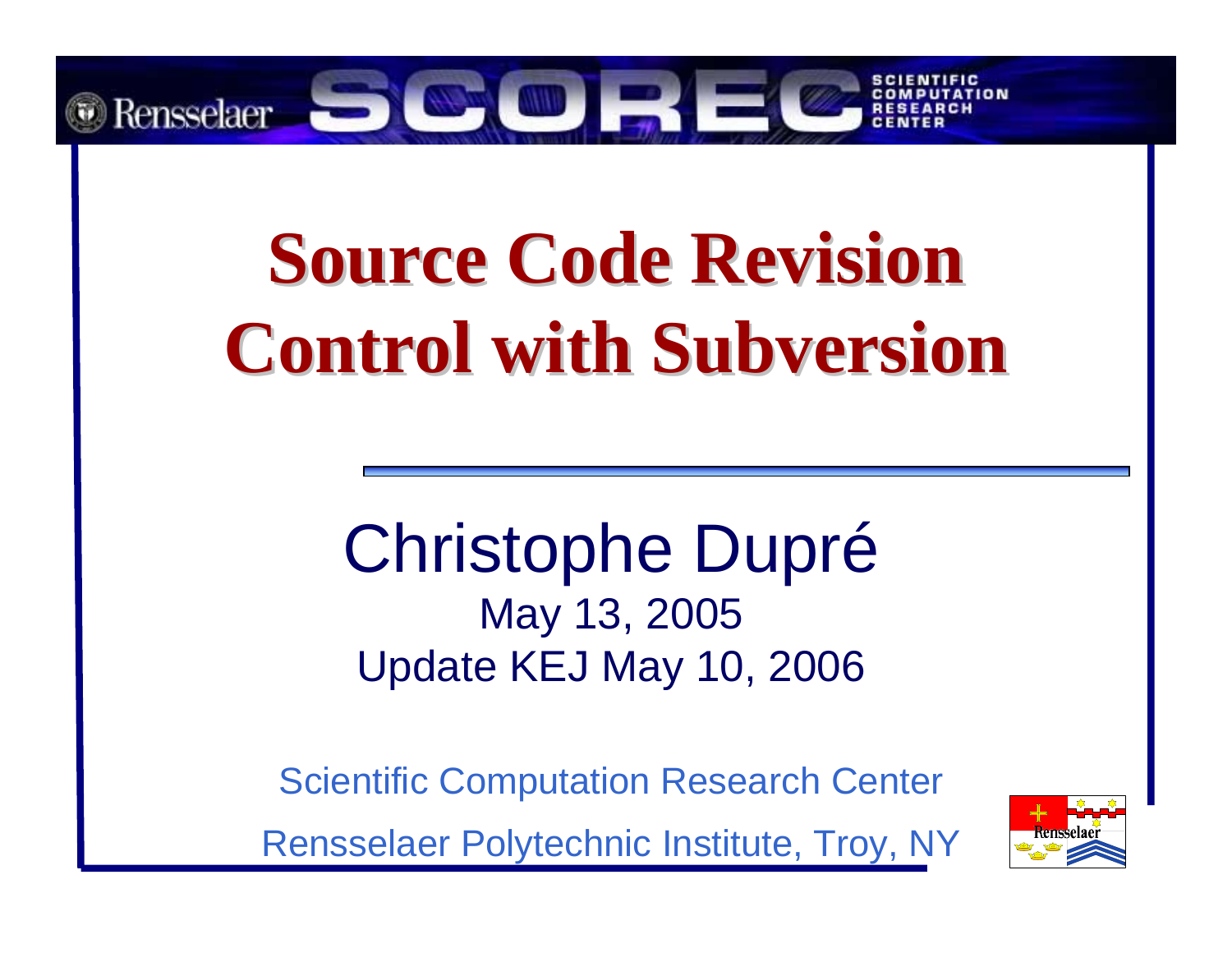### **Why Revision Control? Why Revision Control?**

- ¾ Provides a place to store your code
	- *Reduce clutter*
	- *Independent of individual accounts*
- ¾ Historical record of what was done over time
	- *Safety net*
- ¾ Synchronization between developers



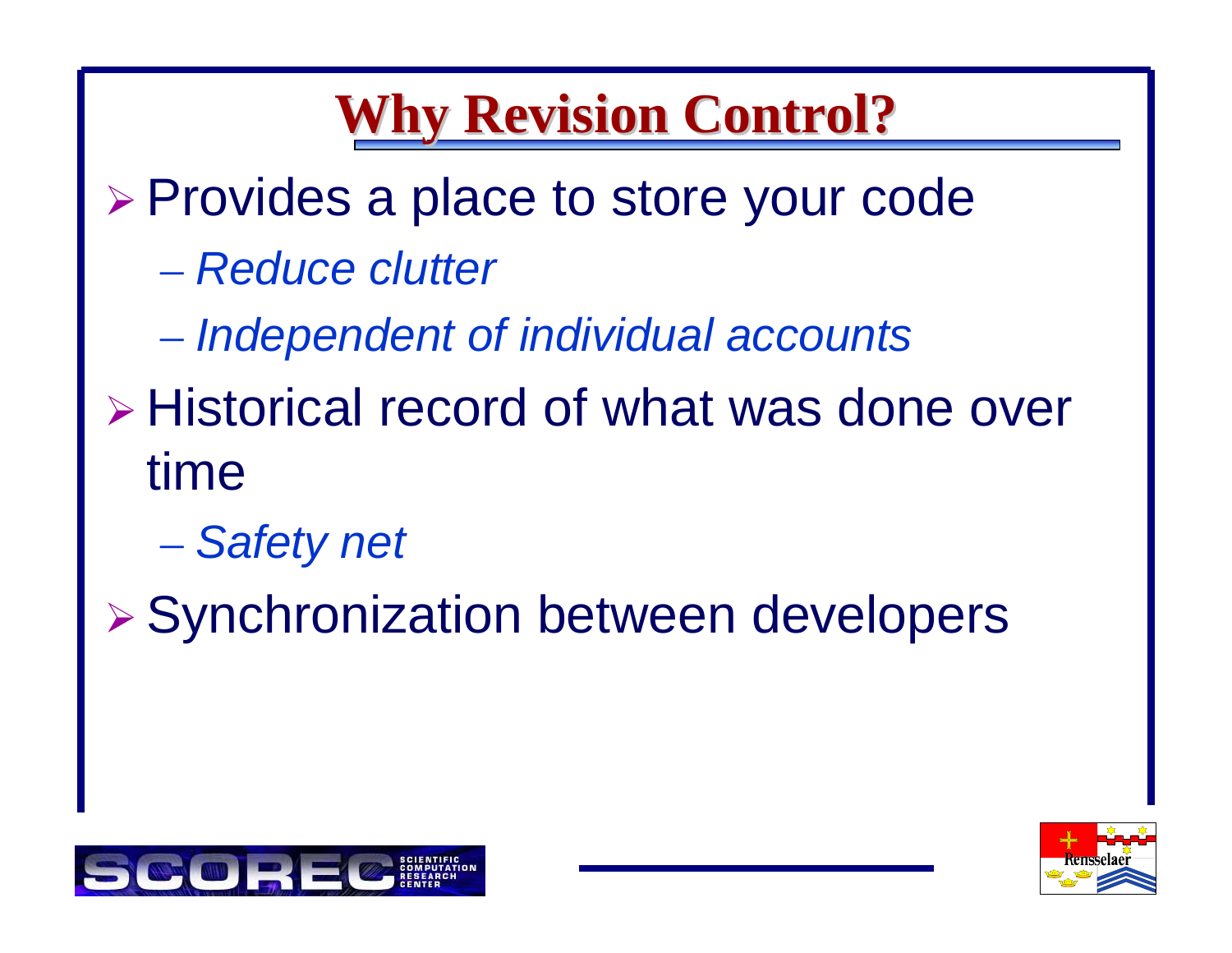### **Why Use Subversion? Why Use Subversion?**

- ¾ Functional superset of CVS
- ¾ Directory versioning (rename and moves)
- ¾ Atomic Commits
- ¾ File meta-data
- ¾ True client-server model
- ¾ Cross-platform, open-source



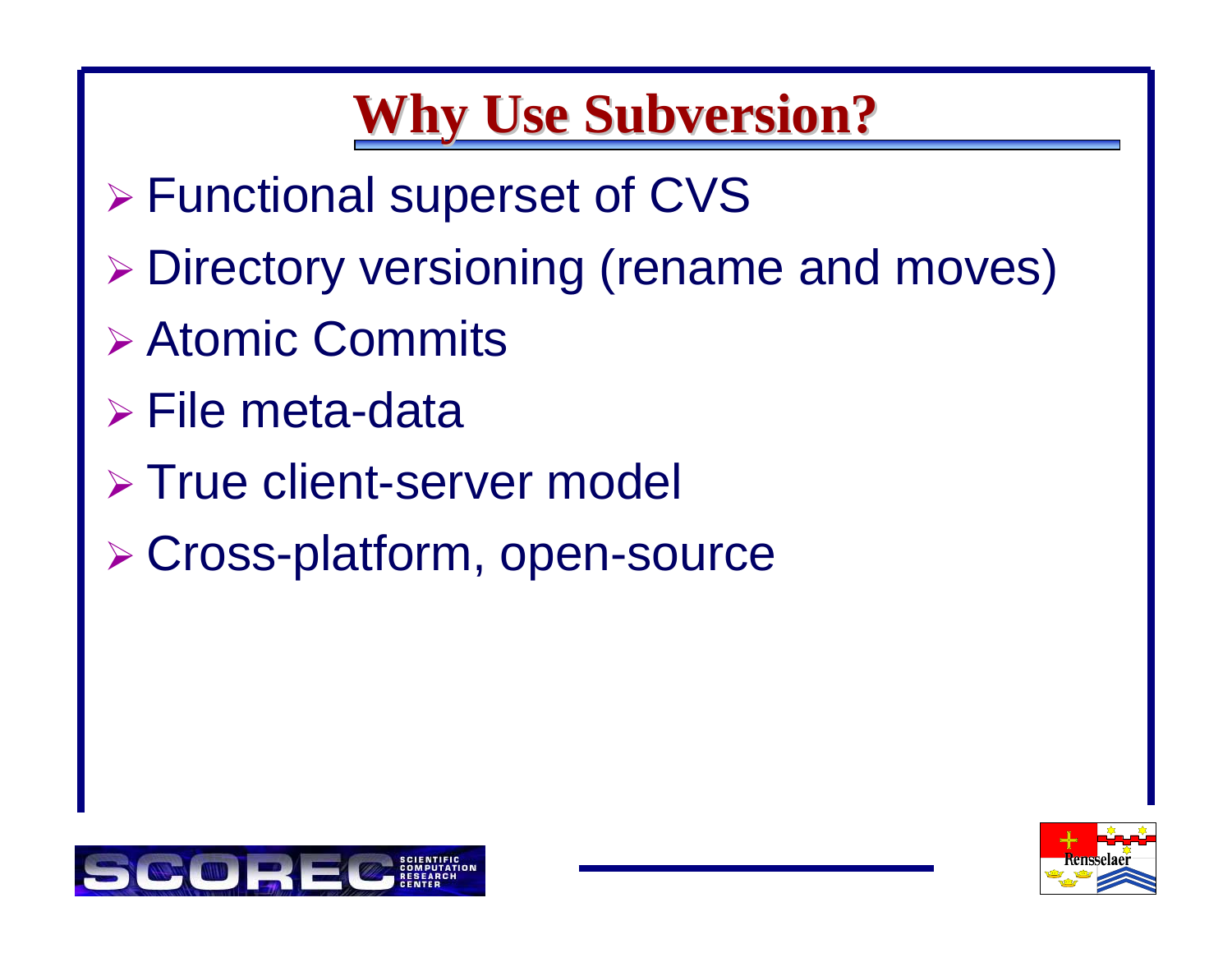#### **Subversion Architecture Subversion Architecture**

¾ Each working copy has a .svn directory

- *Similar to the CVS's CVS directory*
- *Stores metadata about each file*
- ¾ Local or Network Repository
- ¾ Network access over HTTP or SSH
- ¾ Encrypted authentication
	- *Cleartext password stored in* ~/.subversion
- ¾ Fine-grained authorization
- ¾ Command line client is svn



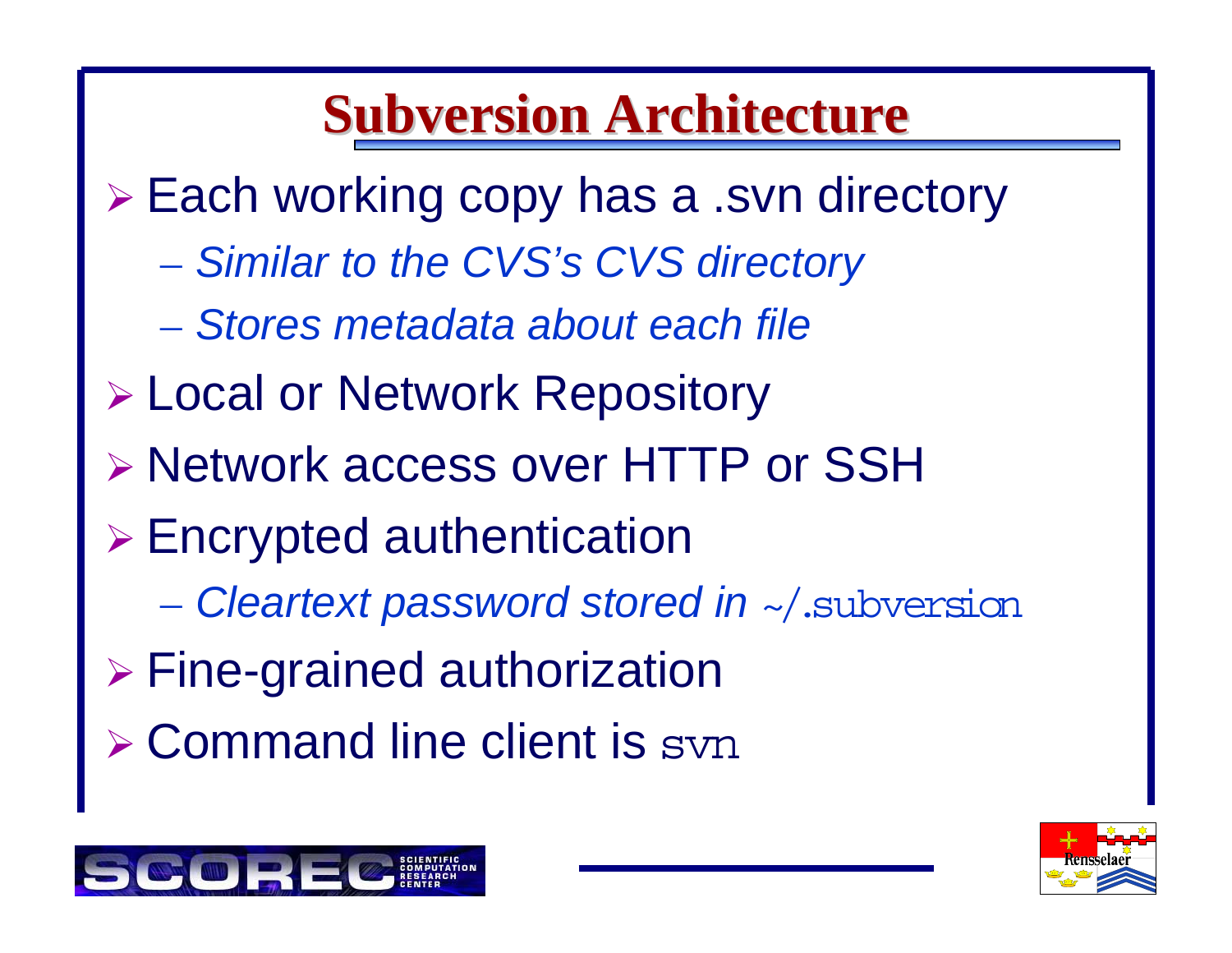#### **CVS vs SVN CVS vs SVN**

¾ Most CVS commands exist in SVN

*Checkout, commit, update, status…*

- ¾ Arguments position matters in CVS
	- \$ cvs -d /cvsrootupdate -d
- ¾ Not so in SVN
	- \$ svn log -r 123 foo.c
	- \$ svn log foo.c -r123



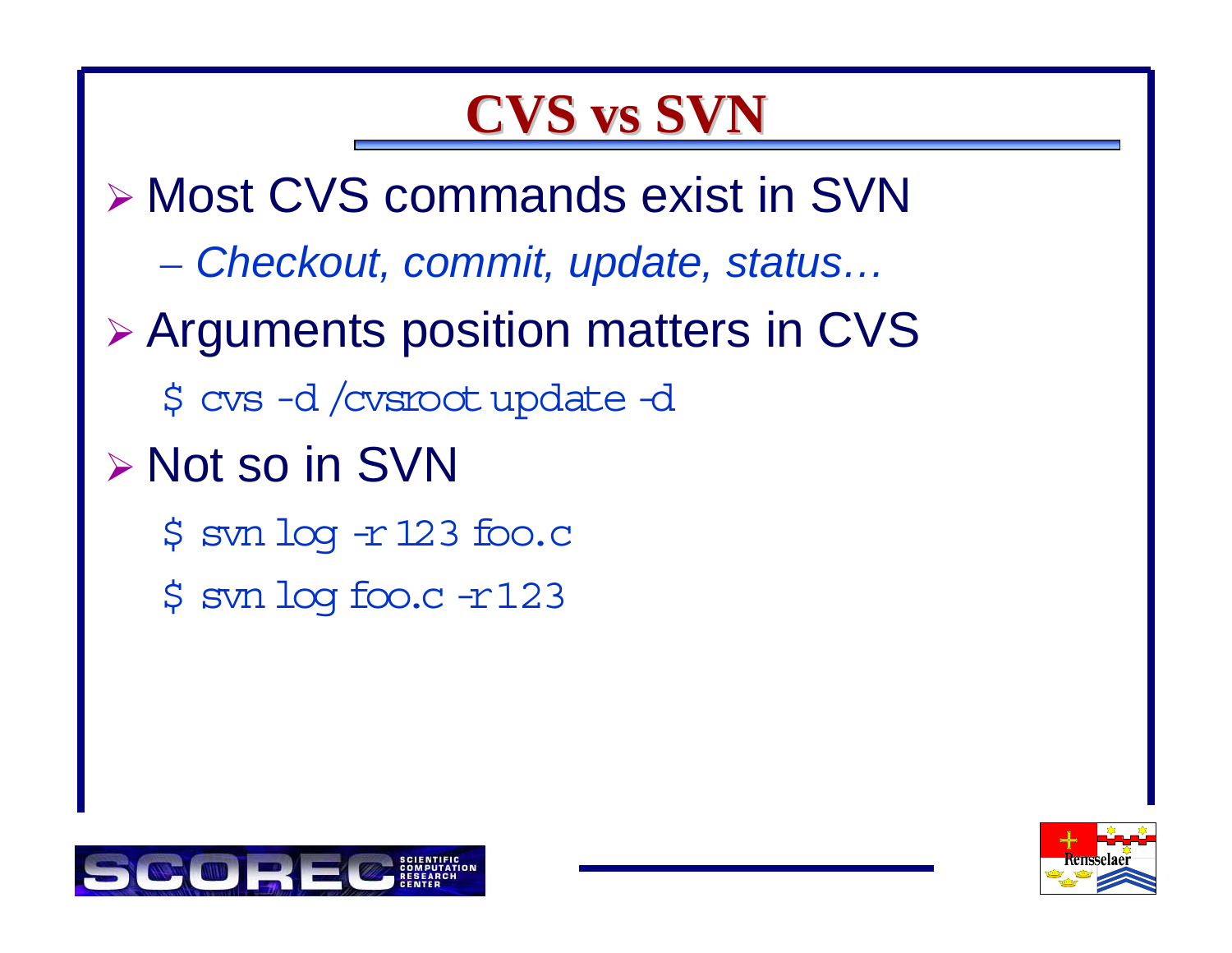## **Revisions (1) Revisions (1)**

- ¾ Revision numbers are applied to an object to identify a unique version of that object. ¾ CVS
	- *Revision numbers are per file.*
	- *No connection between two files with the same revision number.*
	- *A commit only modifies the version number of the files that were modified.*
		- foo.c rev 1.2 and bar.c rev 1.10.
	- *After commit of bar.c:*
		- foo.c rev 1.2 and bar.c rev 1.11.



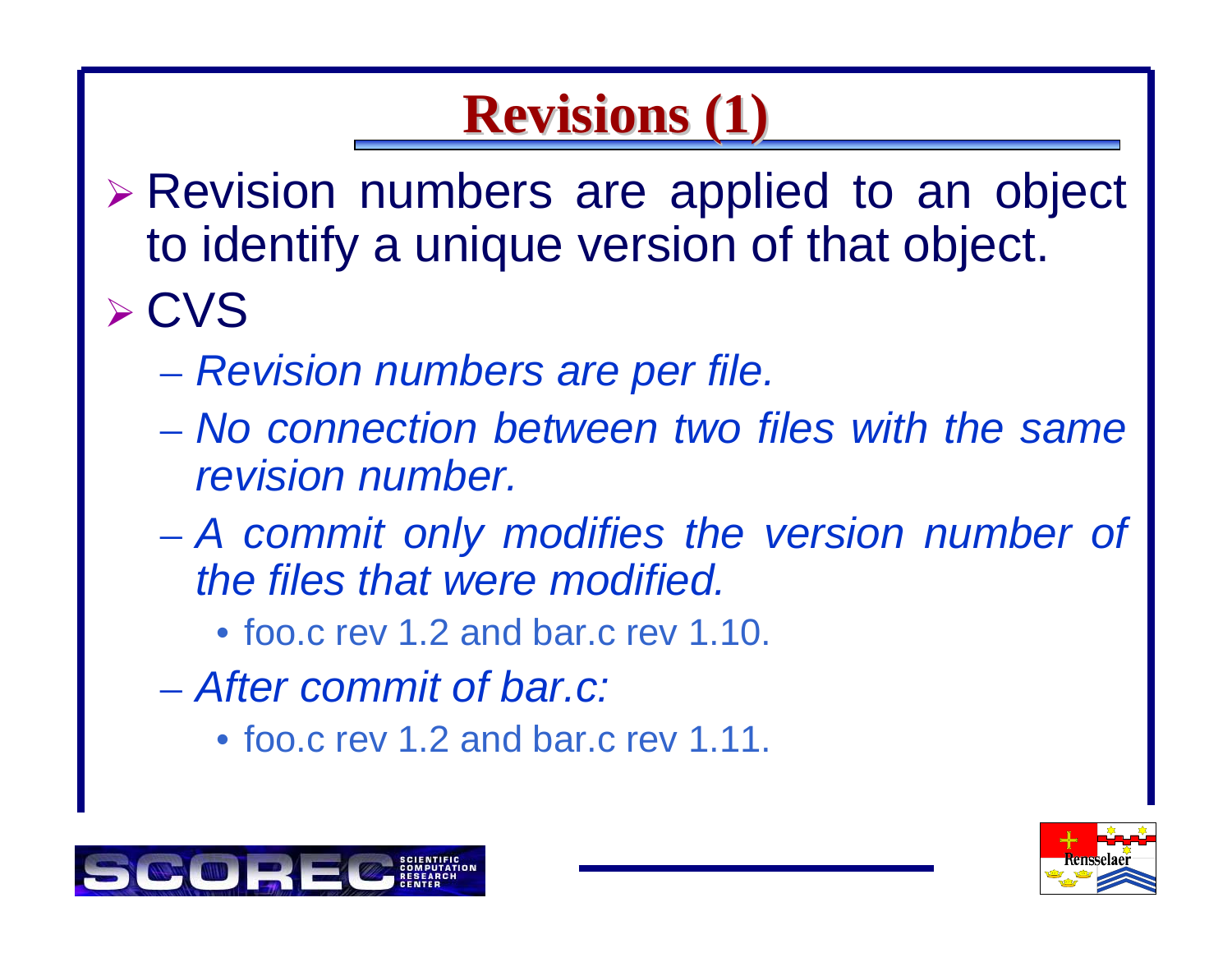## **Revisions (2) Revisions (2)**

- ¾ Revision numbers are applied to an object to identify a unique version of that object. ¾ SVN
	- *Revision numbers are global across the whole repository.*
	- *Snapshot in time of the whole repository.*
	- *A commit modifies the version number of all the files.*
		- foo.c rev 25 and bar.c rev 25.
	- *After commit of bar.c:*
		- foo.c rev 26 and bar.c rev 26.
	- *foo.c rev 25 and 26 are identical.*



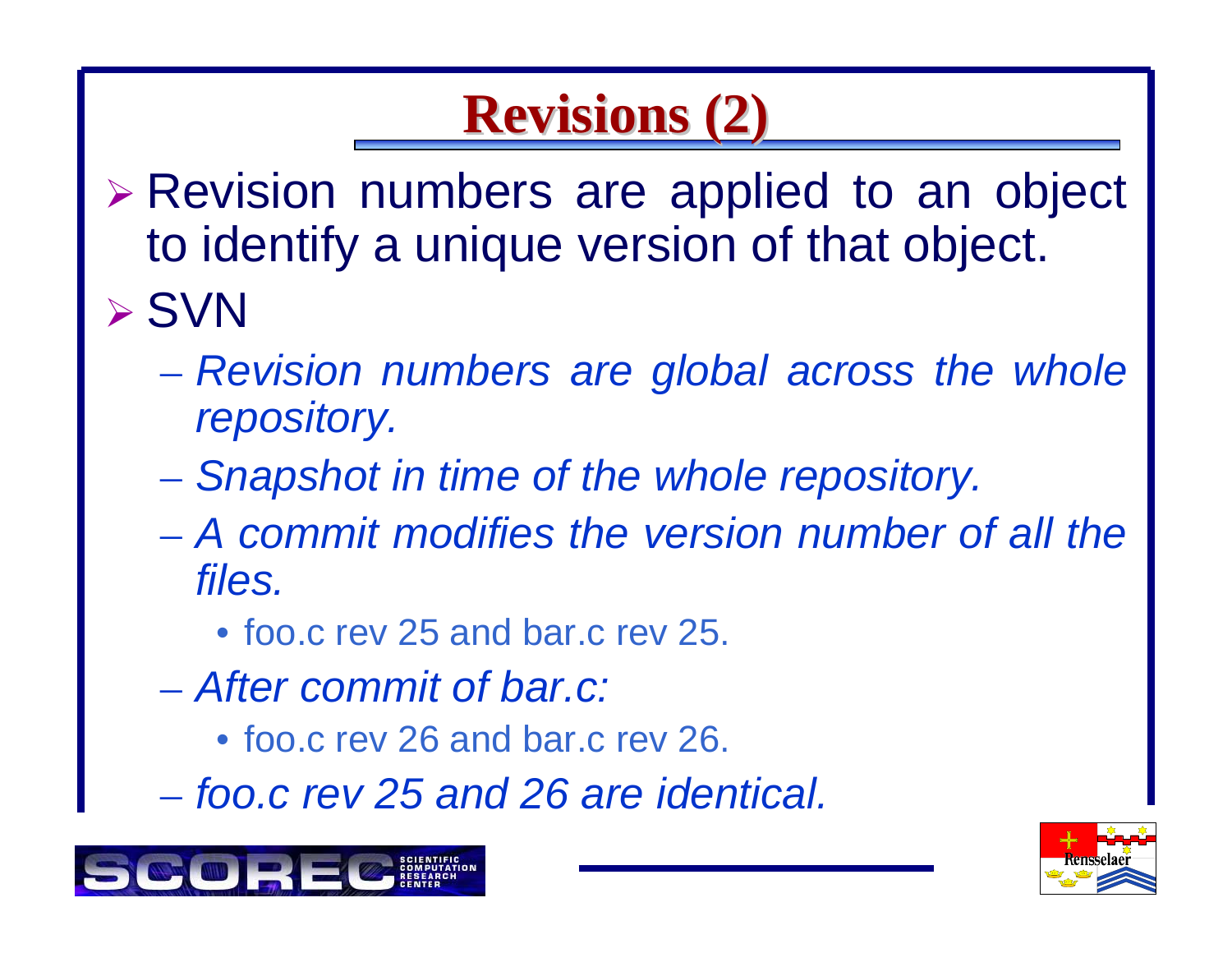### **Basic Work Cycle (1) Basic Work Cycle (1)**

- ¾ Checkout a working copy
- ¾ Update a working copy
- ¾ Make changes
- ¾ Examine your changes
- ¾ Commit your changes



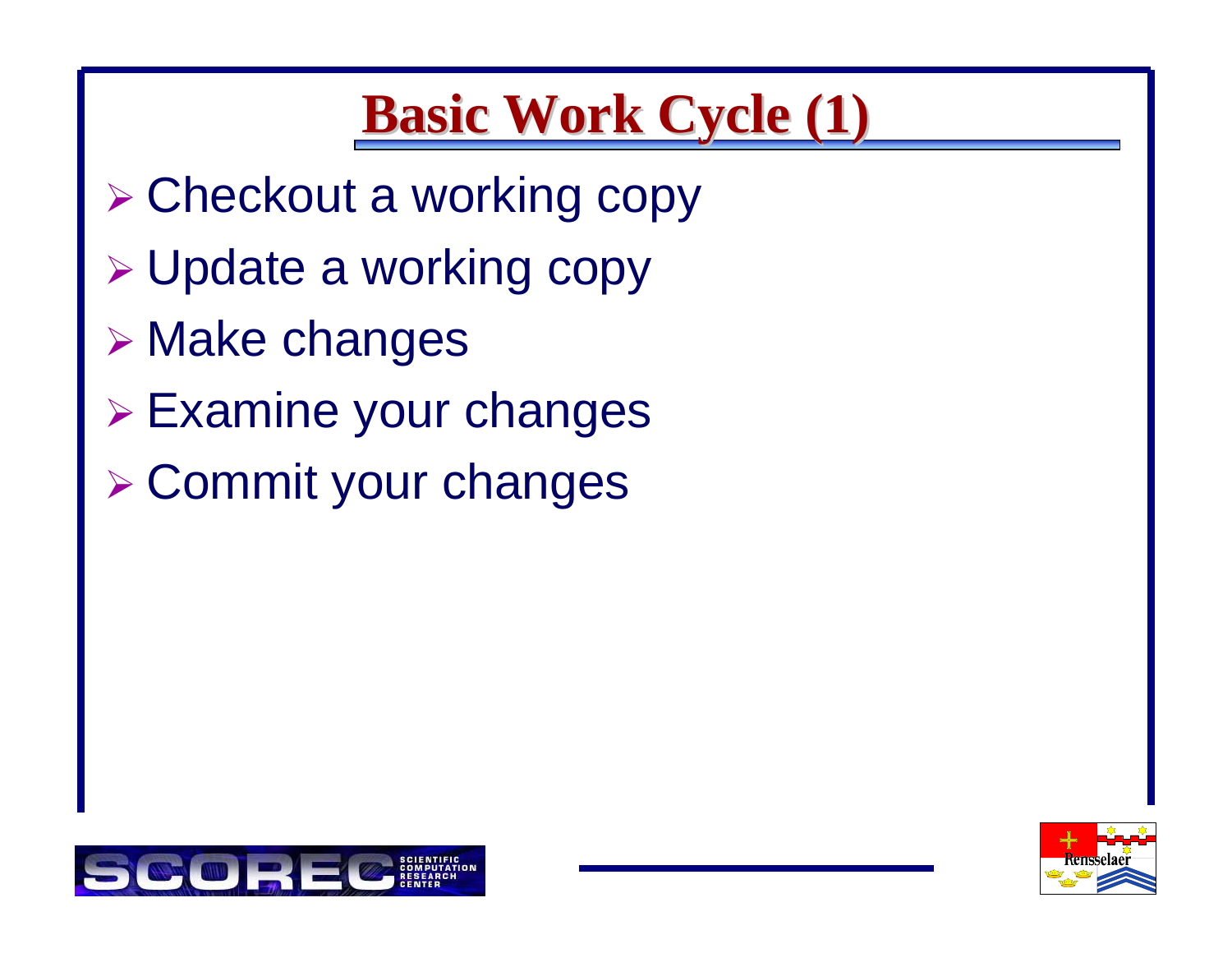## **Basic Work Cycle (2) Basic Work Cycle (2)**

#### ¾ Checkout a working copy

- \$ svn checkout \
- > https://gforge.scorec.rpi.edu/svn/TEST/foo
- \$ cd foo

#### ¾ Update a working copy

- *Update all files*
	- \$ svn update
- *Update to an older revision*
	- \$ svn update -r 45
- *Update an older revision of* bar.c
	- \$ svn update -r 23 bar.c
- *\$ svn update -r 1*
- *A changepwd.form*
- *D trunk*
- *D branches*
- Updated to revision 1.



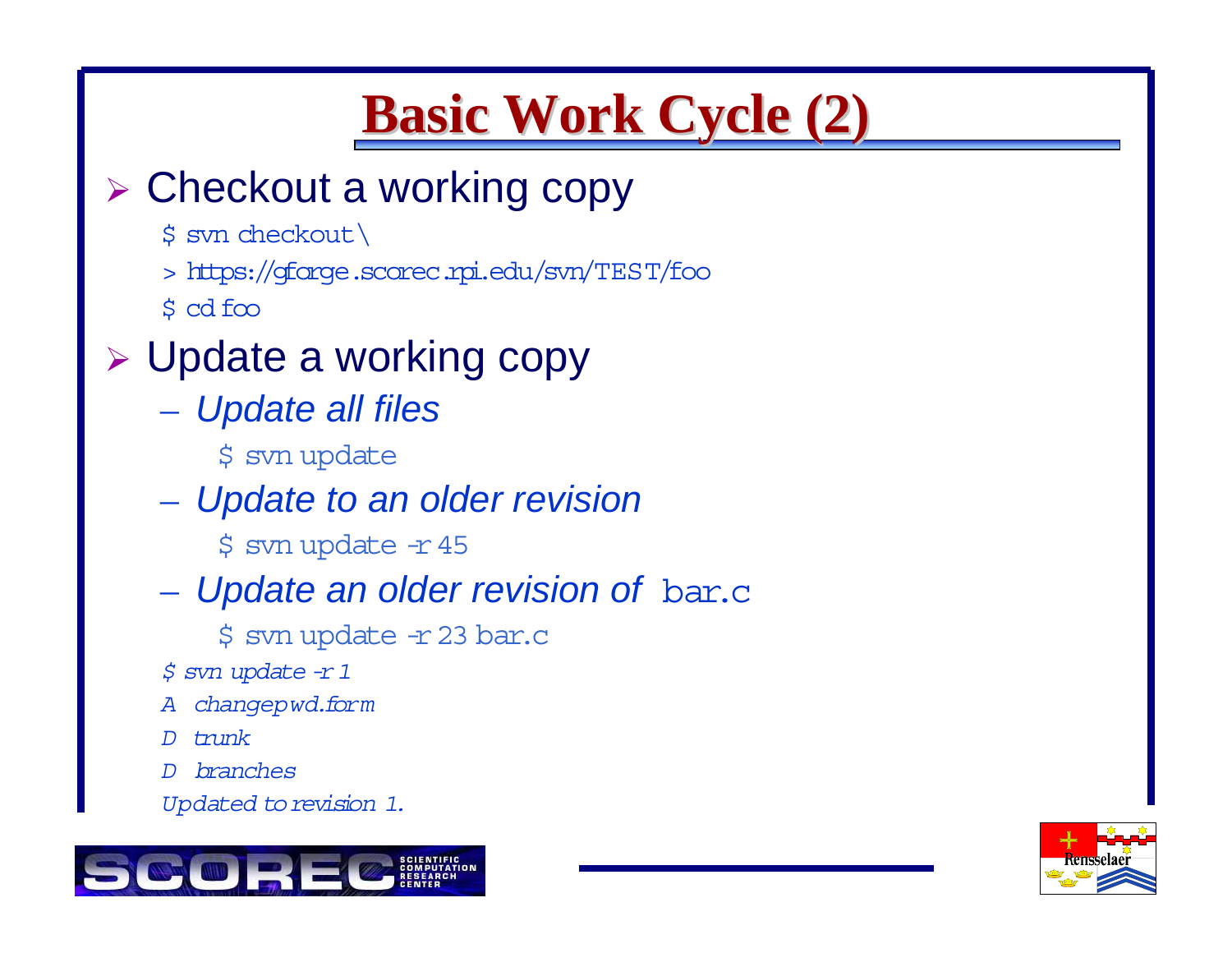## **Basic Work Cycle (3) Basic Work Cycle (3)**

#### ¾Update output

- U *foo*
	- File *foo* was (U)pdated (pulled from repository)
- A *foo*
	- File *foo* was (A)dded to your working copy
- D *foo*
	- File *foo* was (D)eleted from your working copy
- R *foo*
	- File *foo* was (R)eplaced, that is it was deleted and a new file with the same name was added.
- G *foo*
	- File *foo* received new changes and was also changed in your working copy. The changes did not collide and so were mer(G)ed.
- –C *foo*
	- File *foo* received (C)onflicting changes from the server. The overlap needs to be resolved by you.



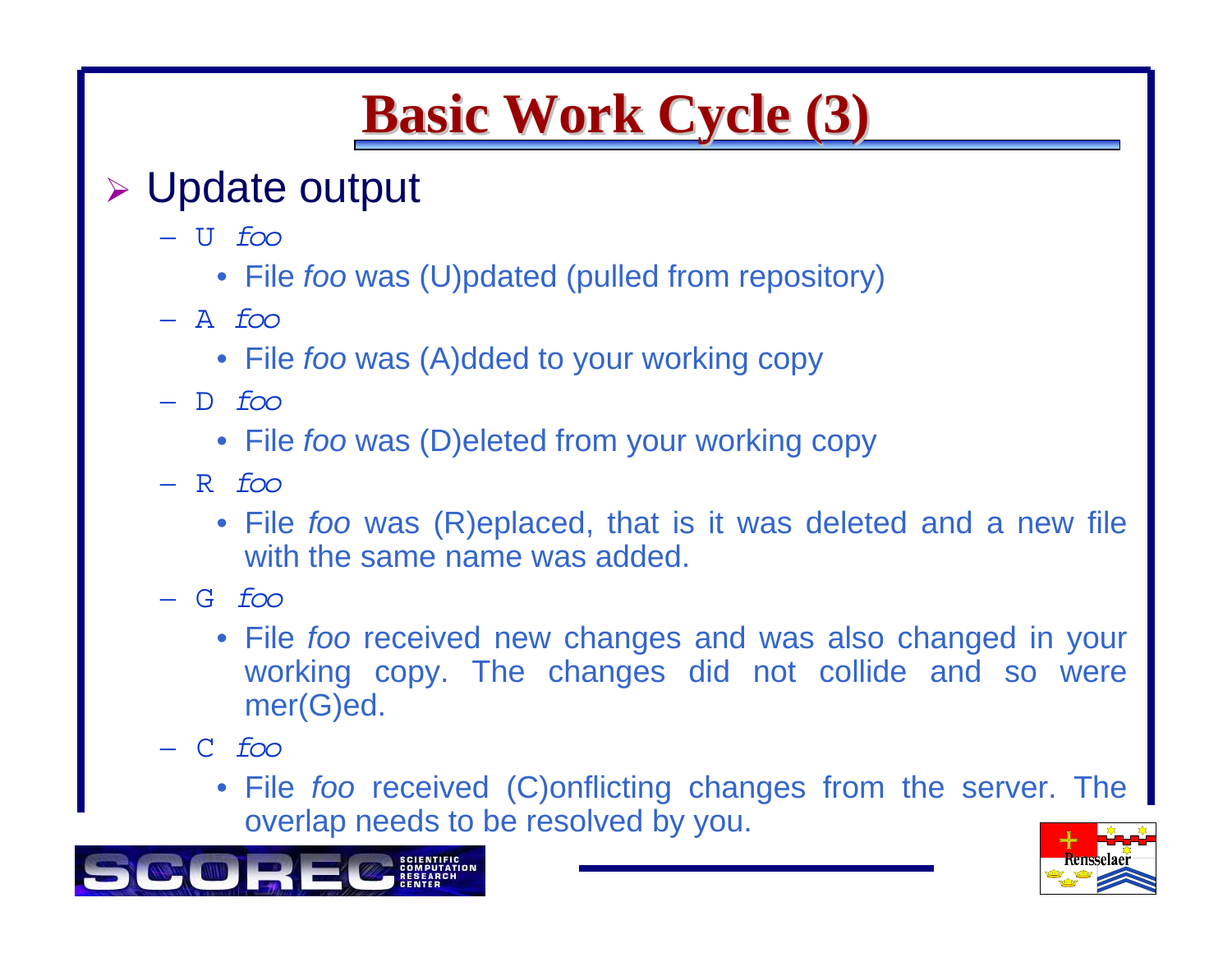### **Basic Work Cycle (4) Basic Work Cycle (4)**

#### ¾ Make changes

#### – *Add new files and directories*

- \$ touch READ ME.txt
- \$ svn mkdirPresentations
- \$ touch Presentations/simple.txt
- \$ svn add Presentations/simple. txt READ ME.txt

#### – *Delete files*

\$ svn rm foo

- *Rename files*
	- \$ svn mv READ ME.txt READ ME\_OLD.txt
- *Copy files and directories*
	- \$ svn cp Presentations Presentation\_new



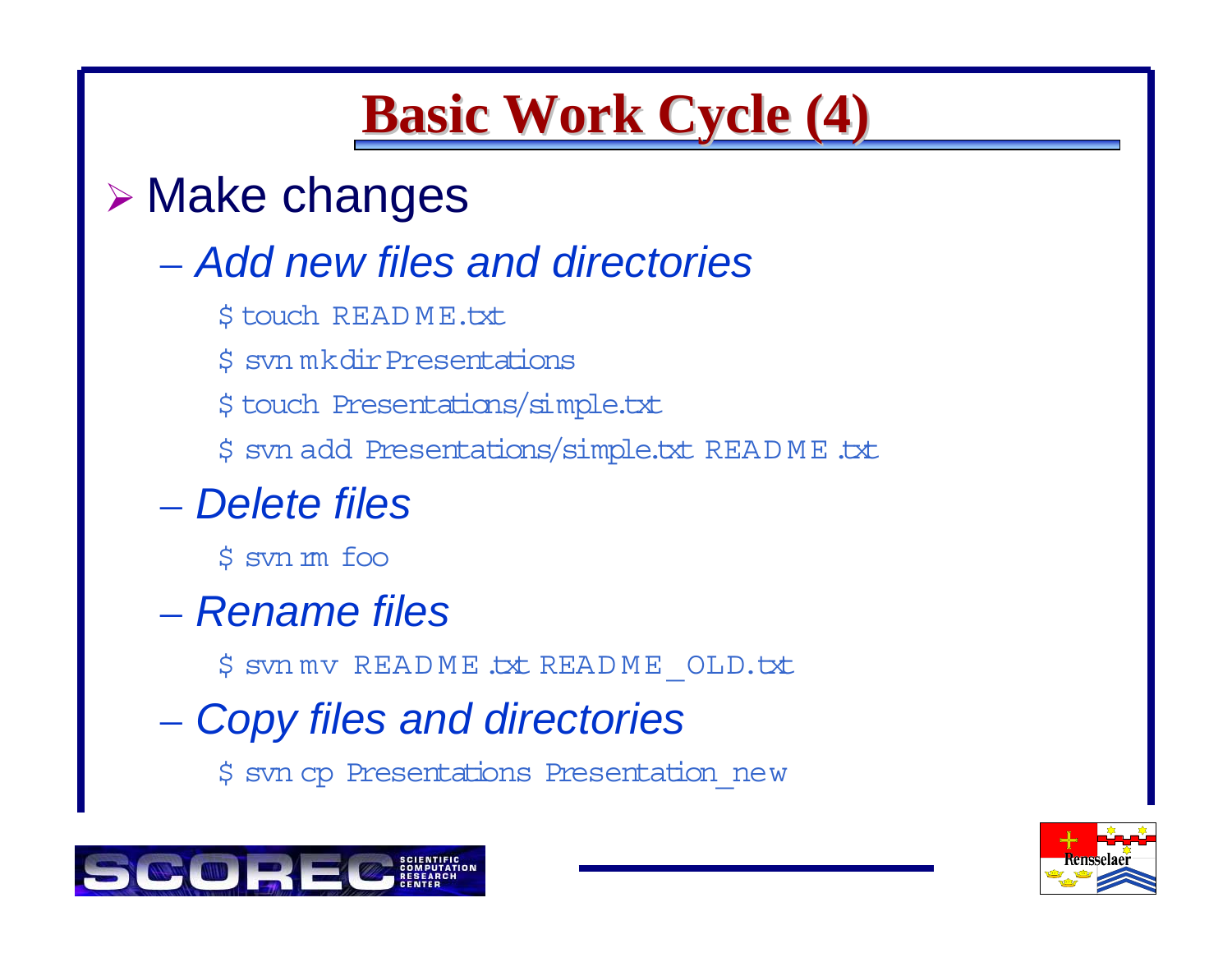### **Basic Work Cycle (5) Basic Work Cycle (5)**

#### <sup>¾</sup>Examine your changes

#### *svn status: list of changed files*

- ? arcanum.pdf| Fileis not managed by svn
- M howto.tex | File has local content modifications
- A howto.toc | File is scheduled for addition
- M arcanum.tex | File has properties by not content modification
- D Makefile | File scheduled for deletion
- $\triangleright$  Even more details with -v
	- *Revision numbers*
	- *Who made last modification*
- $\triangleright$  Status of repository with  $-u$ 
	- *Shows changes in repository as well*



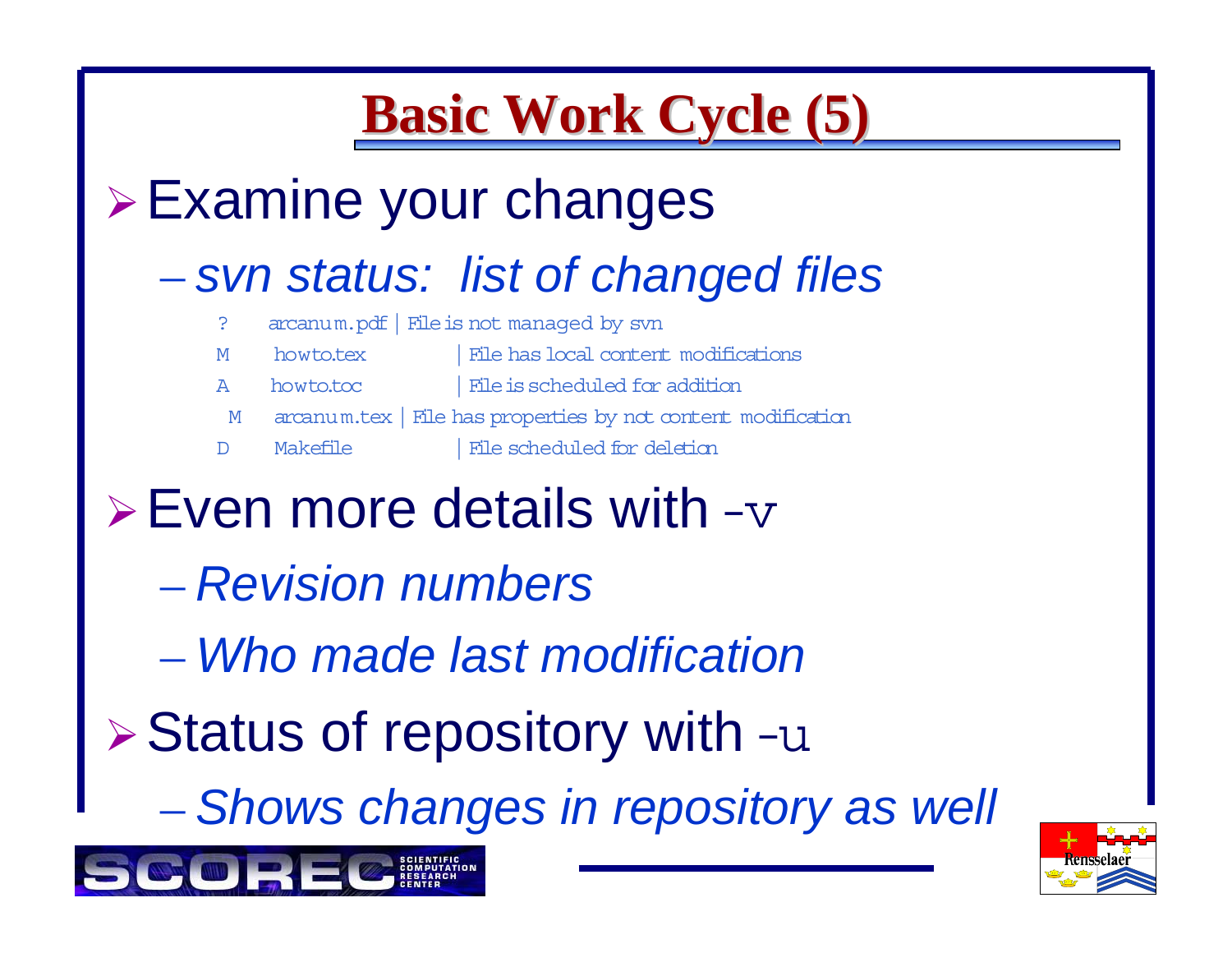#### **Basic Work Cycle (6) Basic Work Cycle (6)**

<sup>¾</sup>Examine your changes

- *svn diff: shows your modifications*
- *In your local working copy*

\$ svn diff

 *Between a repository revision and your local copy*

\$ svn diff -r 34 foo.c

*Between two repository revisions*

\$ svn diff -r 2:5 foo.c

<sup>¾</sup>Revert your changes

\$ syn revert foo.c



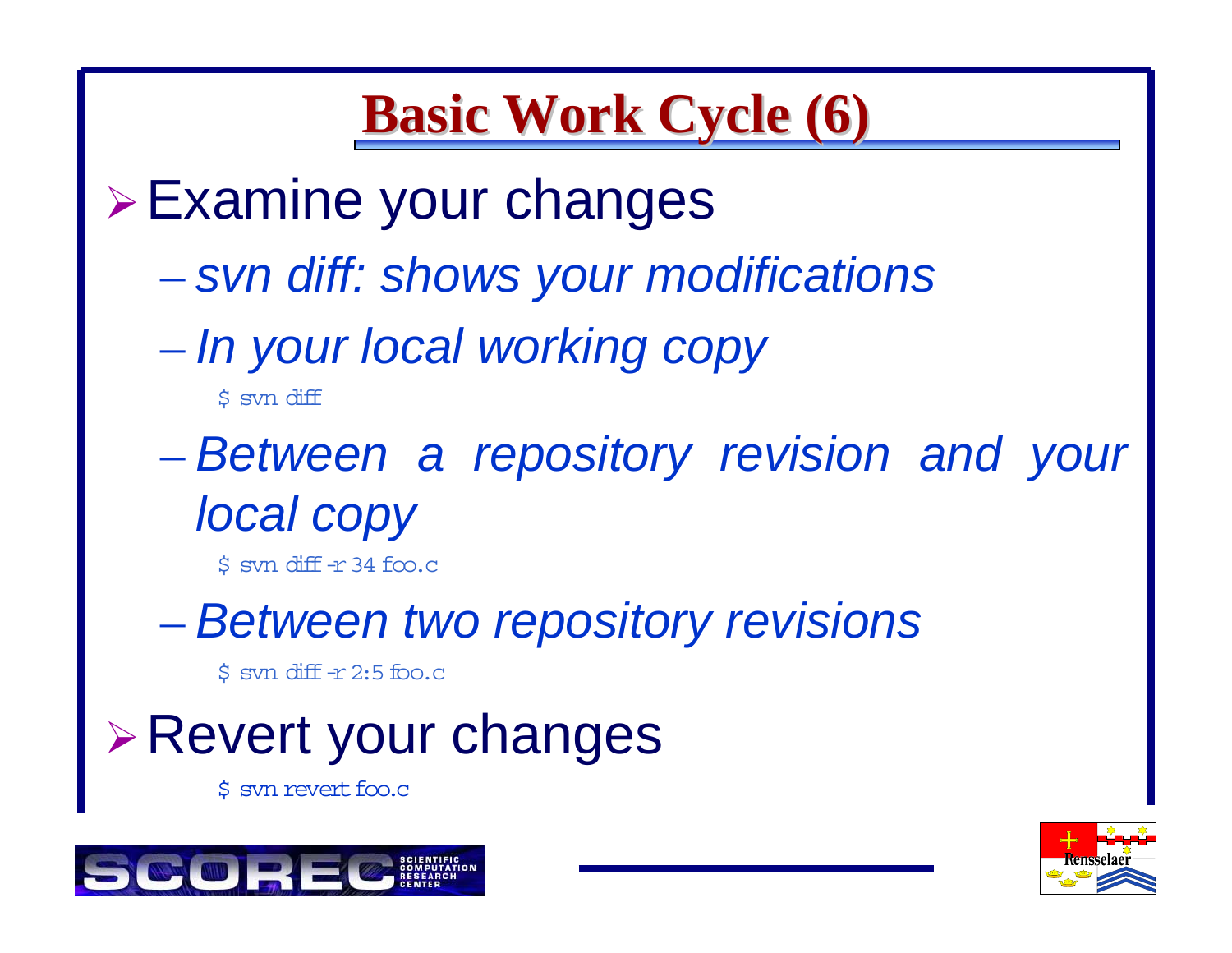#### **Basic Work Cycle (7) Basic Work Cycle (7)**

- ¾ Commit your changes
	- \$ svn com mit
- ¾ Will open an editor to type in change log
- ¾ Alternatively, short logs can be input inline
	- \$ svn com mit-m "my shortlog"

# ¾ *Logs can be retrieved for a file or a tree*

\$ svnlog foo.c



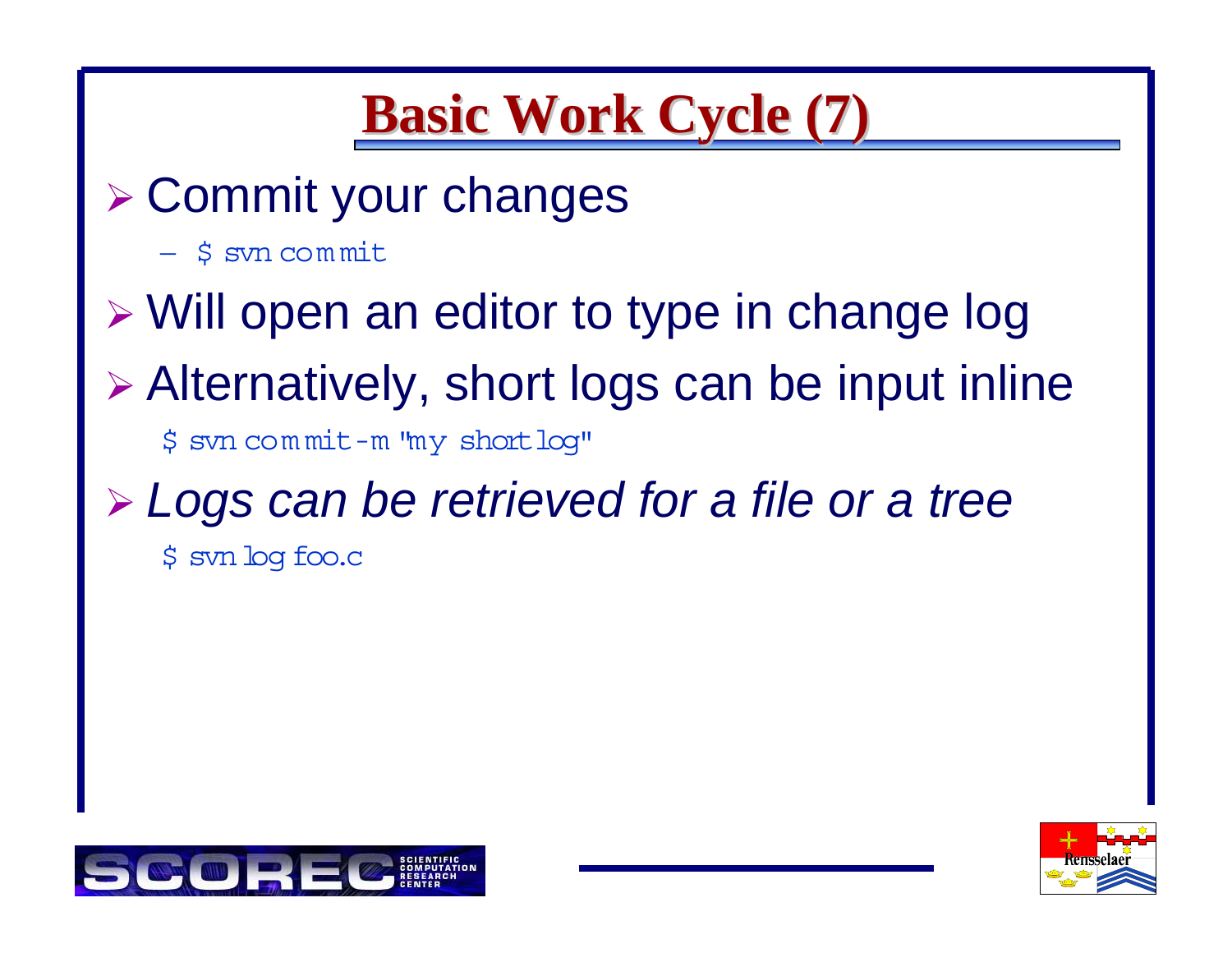### **Conflict Resolution Conflict Resolution**

- ¾ Look for "C" when you update
- ¾ Better than CVS:
	- *Conflict markers are placed in the file to display the overlap (just like CVS).*
	- *Three* tmp *files are created. these are the original three files that could not be merged.*
	- *SVN will not allow you to commit files with conflicts.*
- **▶ Solutions to resolve** 
	- *Hand-merge the files*
	- *copy one of the* tmp *files on top of your working copy*
	- svn revert*to toss out your changes*
- ¾ Once resolved, you need to tell svn about it
	- *\$ svn resolve foo.c*



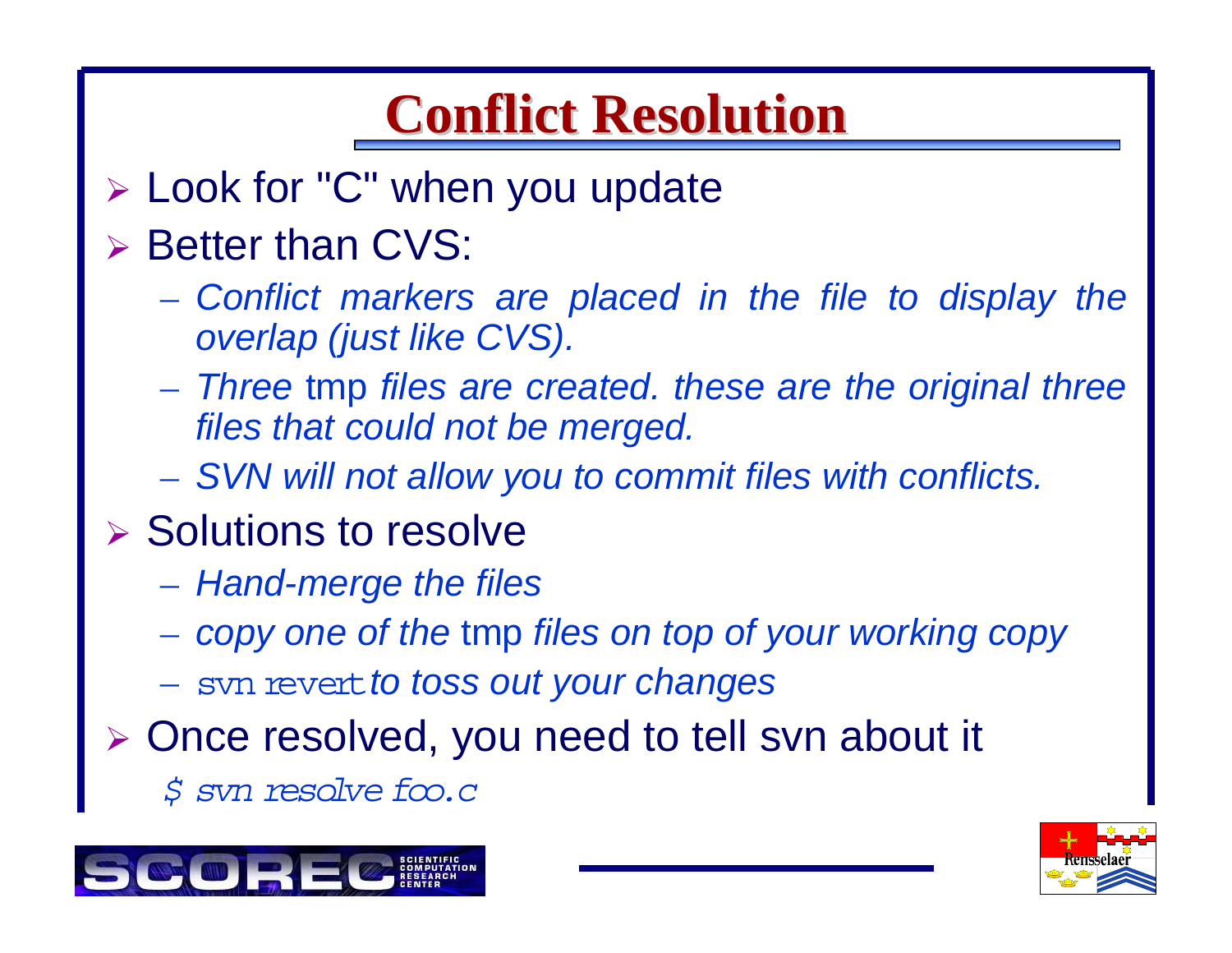### **File & Directory Properties (1) File & Directory Properties (1)**

- ¾ Each file and directory has a list of properties associated with it
- ¾ Arbitrary properties & values
- ¾ Subversion defines some properties:
	- svn: ignore
	- svn:eol-style
	- svn:mime-type
	- svn:executable
	- svn:keywords

#### ¾ Listing properties

\$ svn proplist READ ME.txt Properties on 'README.txt': svn: mime-type svn:eol-style



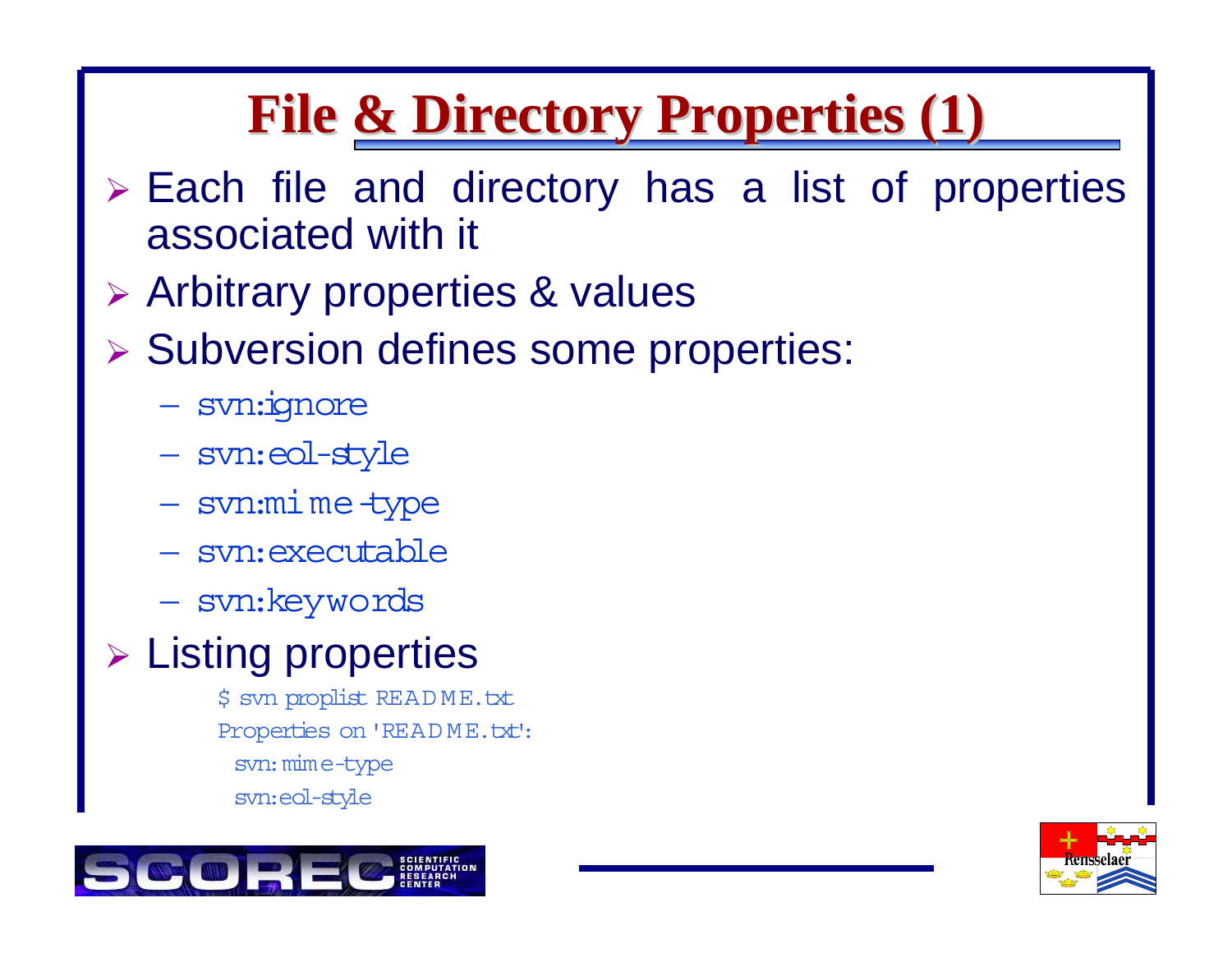## **File & Directory Properties (2) File & Directory Properties (2)**

#### ¾ Getting a property value

\$ svn propget svn: mime-type READ ME.txt

#### ¾ Setting a property

\$ svn propset svn: eol-style native README.txt



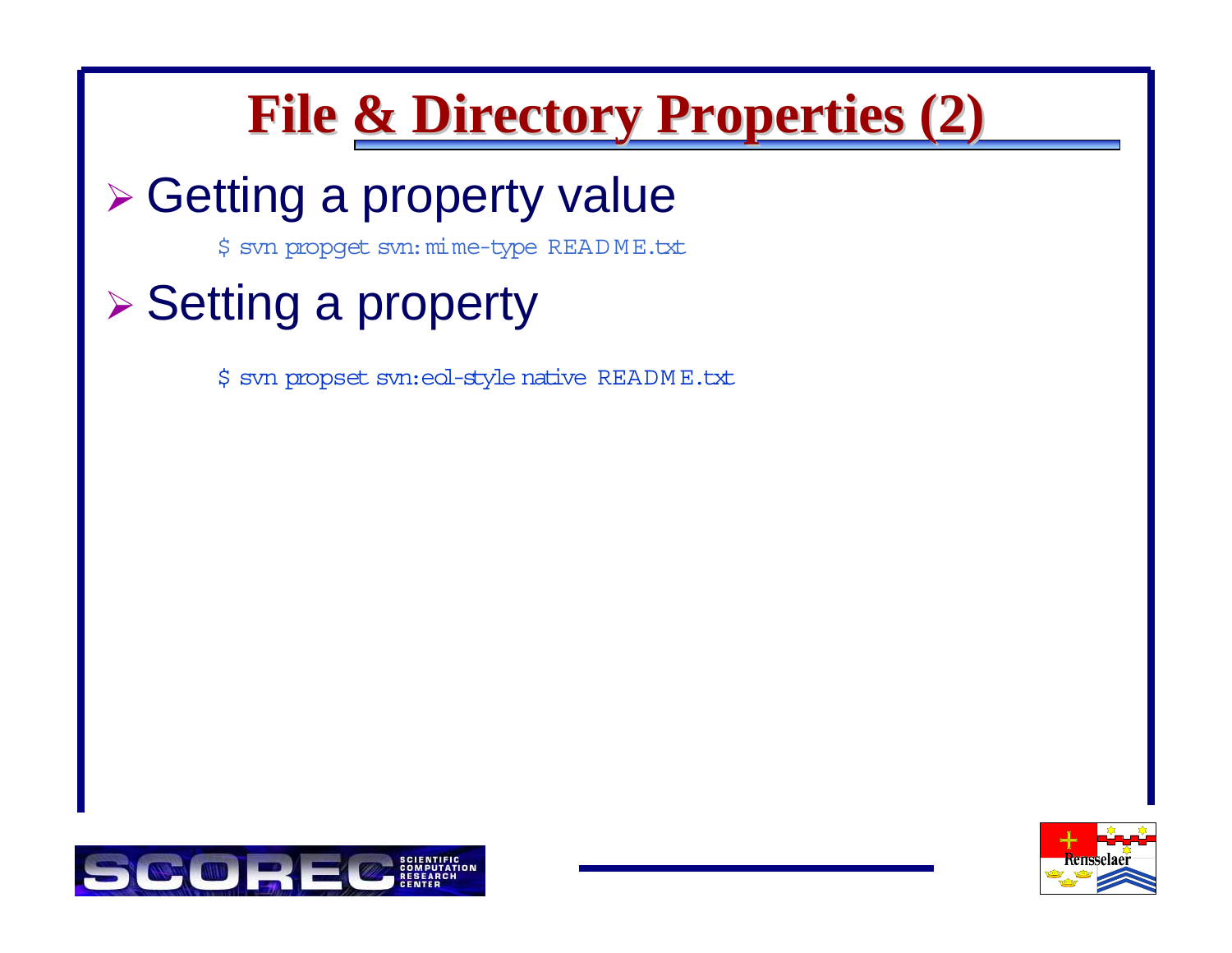### **Dealing with binary files Dealing with binary files**

- ¾ Subversion is optimized for dealing with text files (source code, LaTeX documents, etc)
- $\triangleright$  But, it can deal with binary files
	- *Will not diff nor merge*
	- *Will not change EOL nor apply keywords*
- ¾ SVN has a binary detection algorithm, but it sometimes fails (PDF have a text header)
	- *Need to set* svn:mime-type *property manually to application/octet-stream*



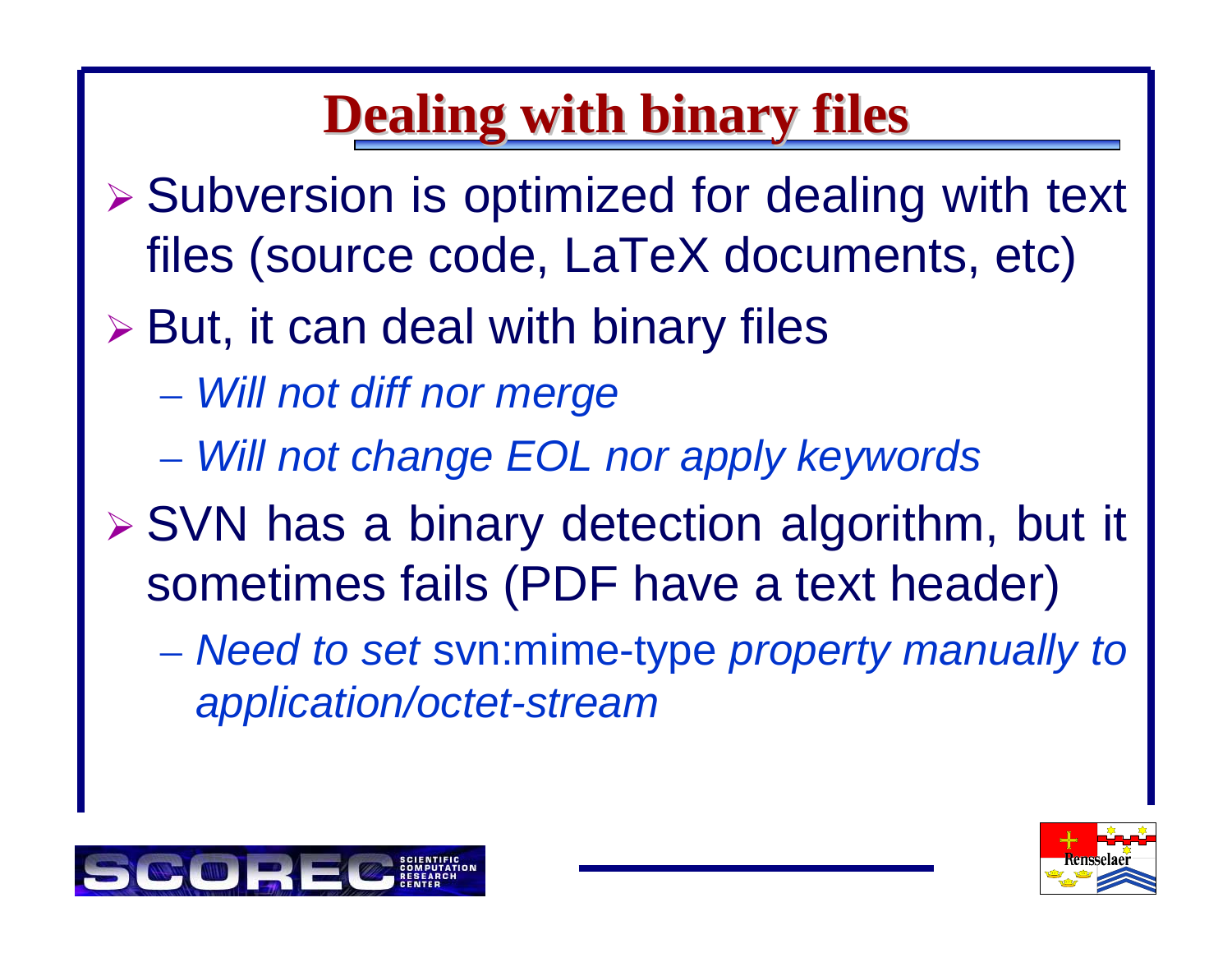## **Repository Organization Repository Organization**

- ¾ Per-project directories
- ¾ Three subdirectories per project:
	- *trunk, tags, branches*
- ¾ Trunk is for main development
- ¾ Tags is for read-only snapshots
- ¾ Branches is a work area



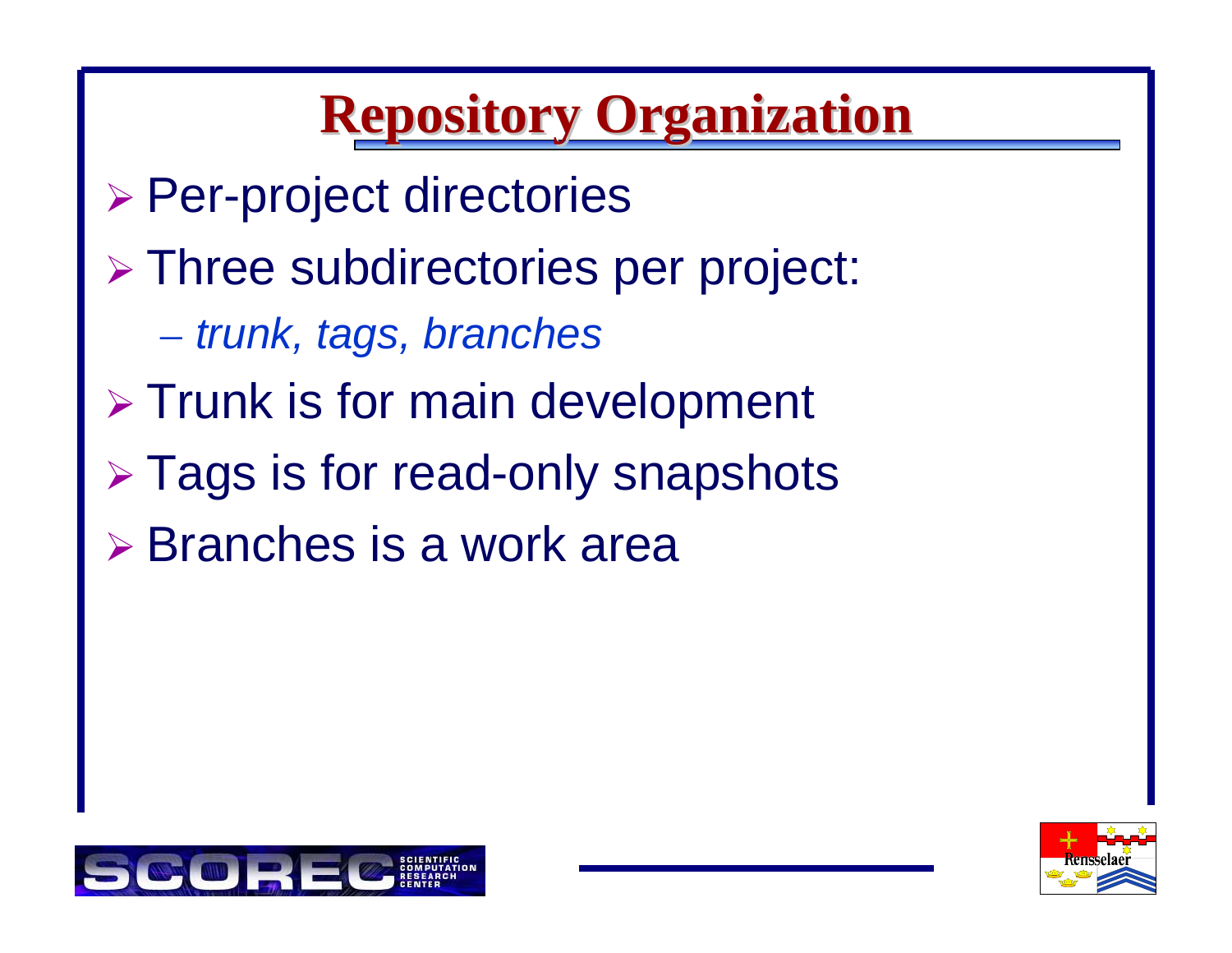### **Working with Branches Working with Branches**

#### ¾ Create a new branch (NOTE. Replace TEST by the module that you want to work with)

\$ svn cp https: //gforge.scorec.rpi.edu/svn/TEST/trunk \

<sup>&</sup>gt; https: //gforge.scorec.rpi.edu/svn/TEST/branches/duprec-work

Co <sup>m</sup> mited revision 6

\$ svn co https: //gforge.scorec.rpi.edu/svn/TEST/branches/duprec-work

#### ¾ Make Changes...

#### ¾ Merge trunk changes into branch

 $$$  svn merge -r 6: HEAD \

<sup>&</sup>gt; https: //gforge.scorec.rpi.edu/svn/TEST/trunk .

#### ¾ Test merged branch

#### ¾ Merge branch into trunk

#### \$ cd trunk

 $$$  svn merge -r 6:HEAD \

<sup>&</sup>gt; https: //gforge.scorec.rpi.edu/svn/TEST/branches/duprec-work .



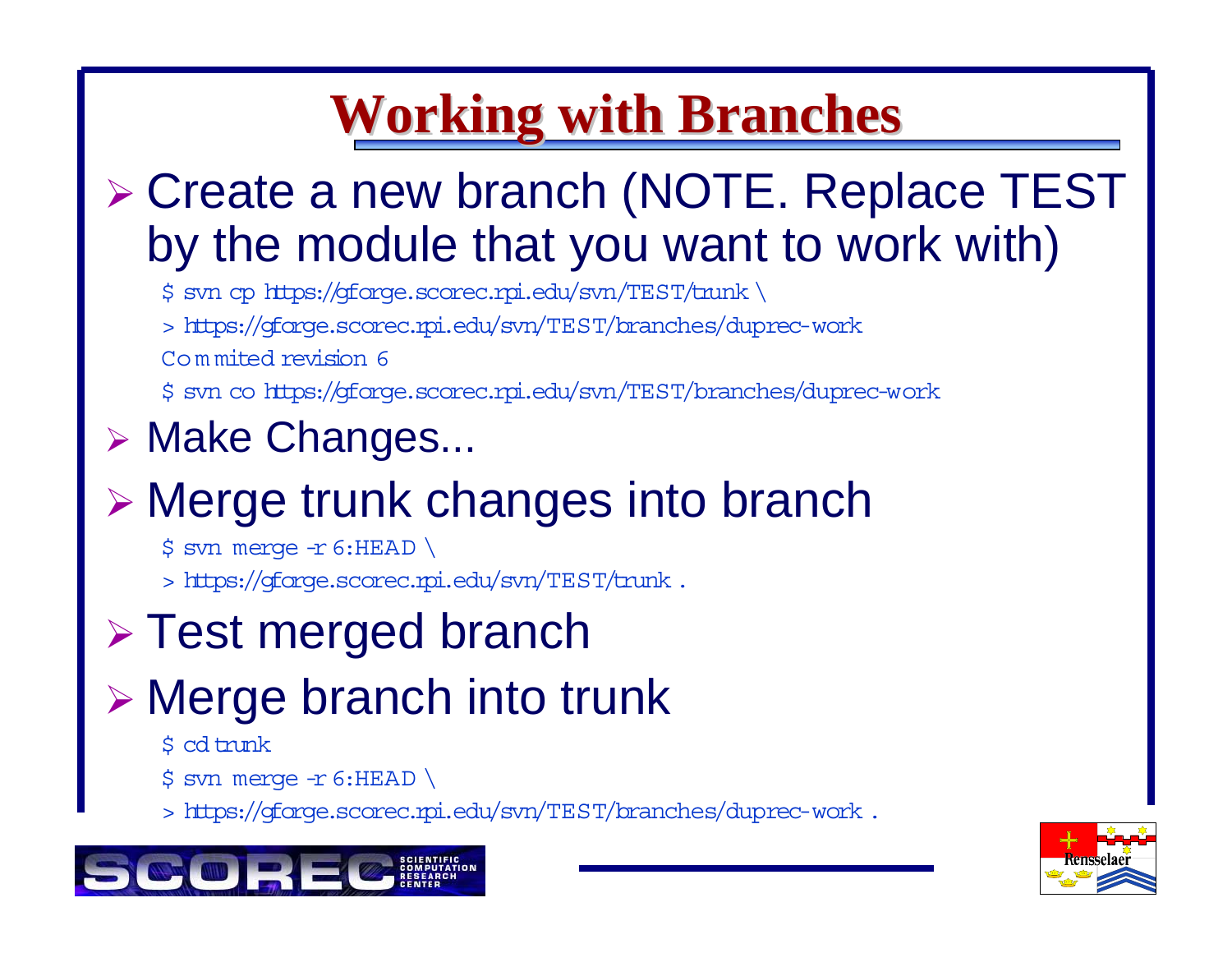#### **Best Practices Best Practices**

- ¾ Commit early, commit often
- ¾ Commit logical changesets
- ¾ Track merges manually
	- *When committing the result of a merge, write a descriptive log*

Merged revisions 3490:4120 of /branches/foobranch to /trunk

- ¾ Be patient with large files and repositories
- ¾ Know when to create branches
- ¾ Trunk should be *stable*



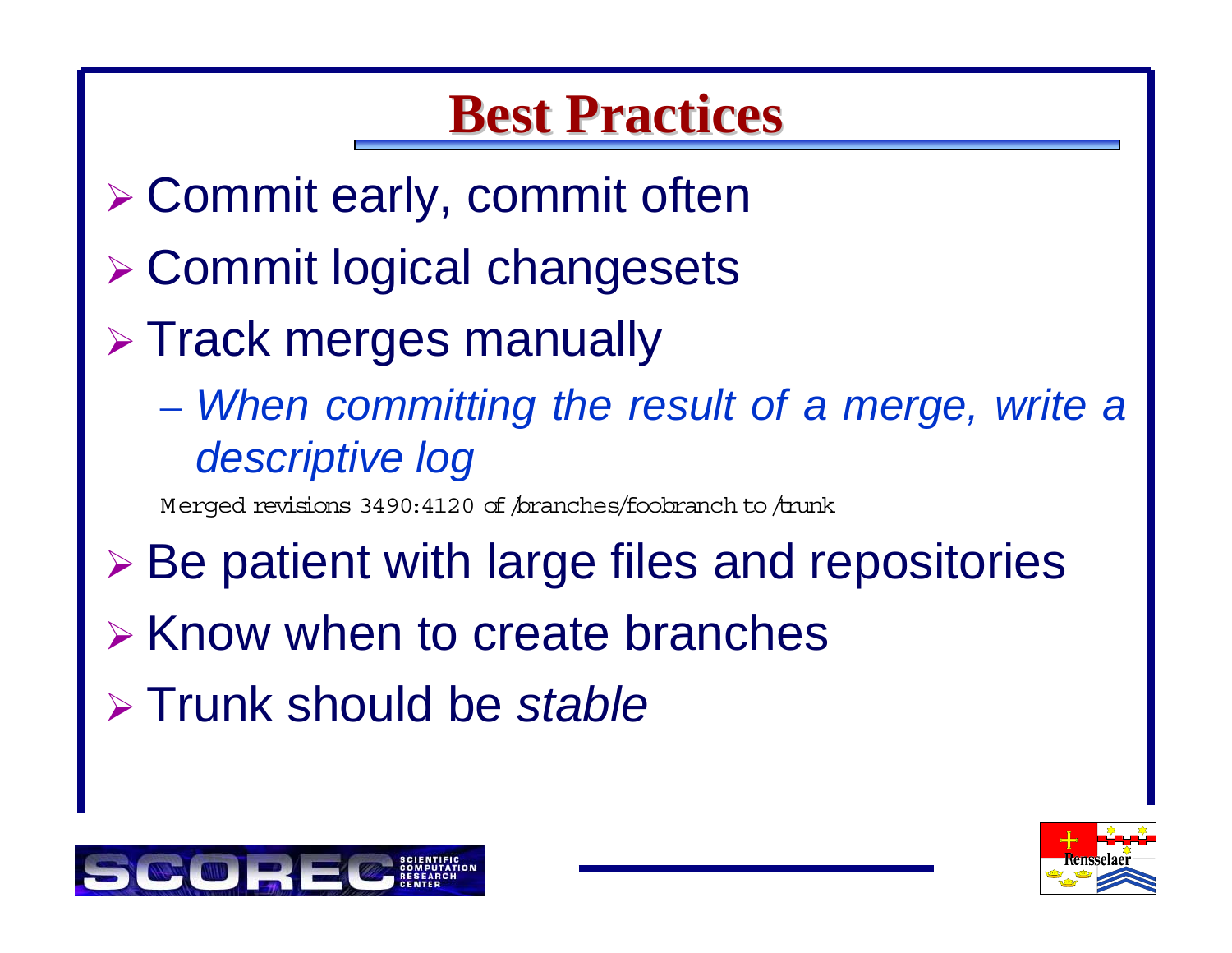#### **Subversion at SCOREC Subversion at SCOREC**

- ¾ CVS migration to SVN
	- *Will be done project by project*
- ¾ SVN repositories URL: https://gforge.scorec.rpi.edu/svn/SCOREC https://gforge.scorec.rpi.edu/svn/TSTT https://gforge.scorec.rpi.edu/svn/TEST – *More can be created*
- ¾ Web-based access
	- https://gforge.scorec.rpi.edu/wsvn